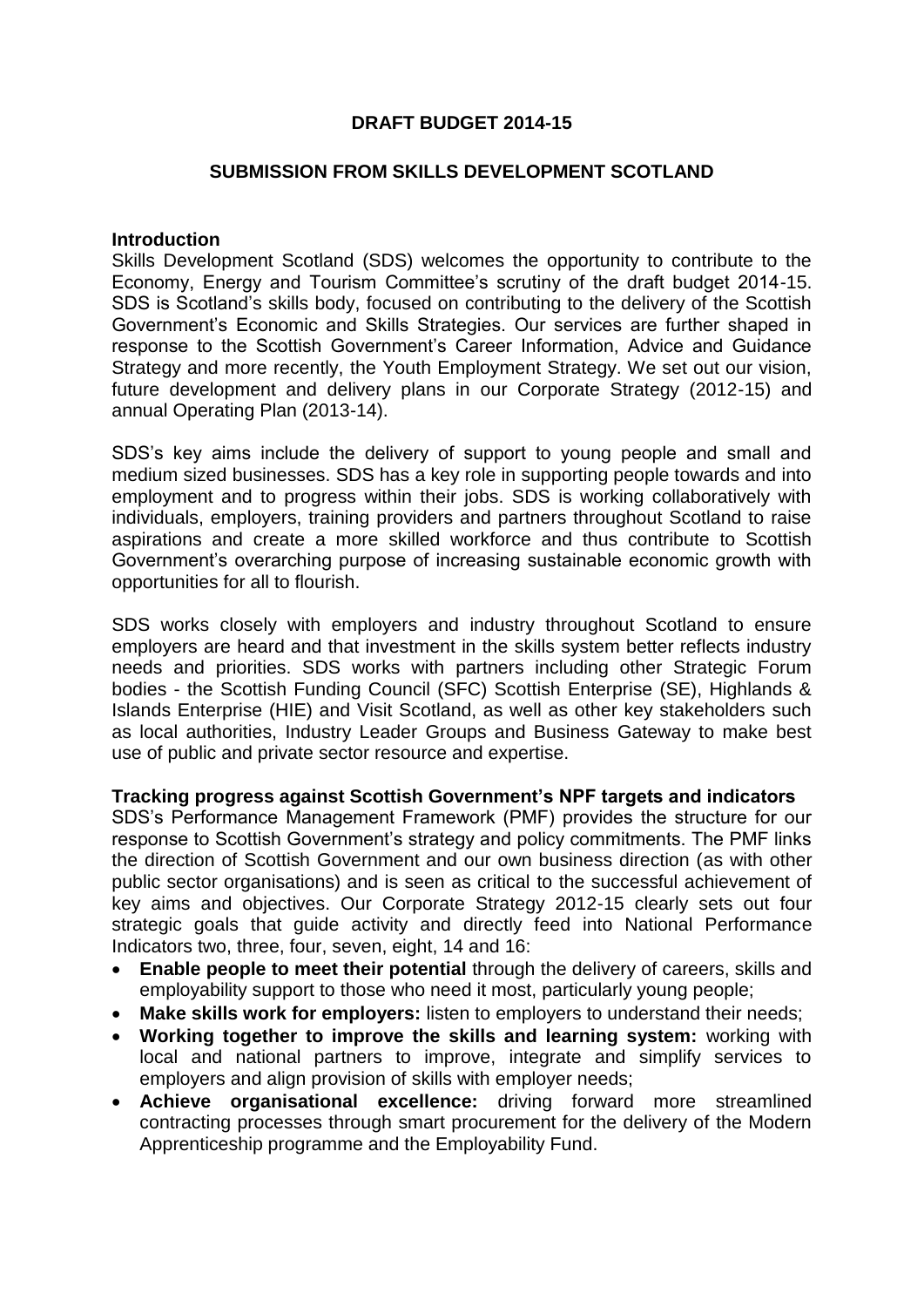SDS aims to deliver an improved approach to understanding individual, partner, employer and industry needs through an integrated Skills Planning Model (Appendix 1). The Skills Planning model is used as an important tool to align the skills system and has been widely adopted by partners. The model involves three key elements:

- Gathering insight and robust evidence on employer and industry sector skills needs;
- Working with partners and industry to better align investment in skills with demand;
- Providing individuals with information to make informed career and learning choices.

# **SDS Targets 2013-14**

Scottish Government's Grant-in-Aid budget allocation over 2012-13 and 2013-14 has supported SDS to deliver services to both individuals and industry in a number of core areas of interest to the Committee. In 2012-13 SDS fully delivered on all targets, principally funded by Grant-in-Aid of £178.1m (adjusted from an original budget of £176.4 million set for the financial year), including the achievement of approximately £16 million efficiency savings. In 2013-14 SDS has a budget of £187.4 million, recognising the end of current European funding, and has been tasked with achieving the following which will be of direct benefit to business and the wider Scottish economy:

- The delivery of 25,000 Modern Apprenticeship start places (MAs), in line with Scottish Government's commitment to deliver 25,000 MAs in each year of this current parliament. The majority of MA start places are allocated to young people aged 16-24 across all sectors with a particular focus on 16-19 year olds. For those aged 25+ SDS offers MA opportunities in key and supporting sectors. In 2012-13 achievement rates increased for the fifth consecutive year to 79%. Q1 starts for 2013-14 have increased by over 500 on 2012-13 starts;
- The delivery of 17,150 training places through the Employability Fund, including 2650 college places, which will be available for unemployed people of all ages;
- 7000 Flexible Training Opportunities and 1,500 Low Carbon Skills Fund places;
- Targeted funding for individual learning through SDS Individual Learning Accounts - 55,000 learning opportunities to be funded<sup>1</sup>;
- 2,500 young people supported, over three years, to secure a job through targeted employer recruitment incentives, including 1,500 places in Commonwealth Games-related opportunities;
- Contributing to Scottish Government's commitment Opportunities for All (OfA) to guarantee an offer of a place in education or training to every 16-19 year old not in education, training or employment, thereby making a direct contribution towards supporting individuals towards and into employment. SDS will maintain a national helpline to ensure all young people have access to Career Information Advice & Guidance (CIAG) in respect of OfA. SDS will also gather information on all 16-19-year-olds and provide regular updates to partners on the destinations and activities of all 16-19-year-olds in Scotland via the 16+ Learning Choices Data Hub.

 $\overline{\phantom{a}}$ 1 SDS Individual Learning Accounts is a demand-led scheme; however, based on average course spend in the previous year, the available budget could deliver an estimated 55,000 learning opportunities.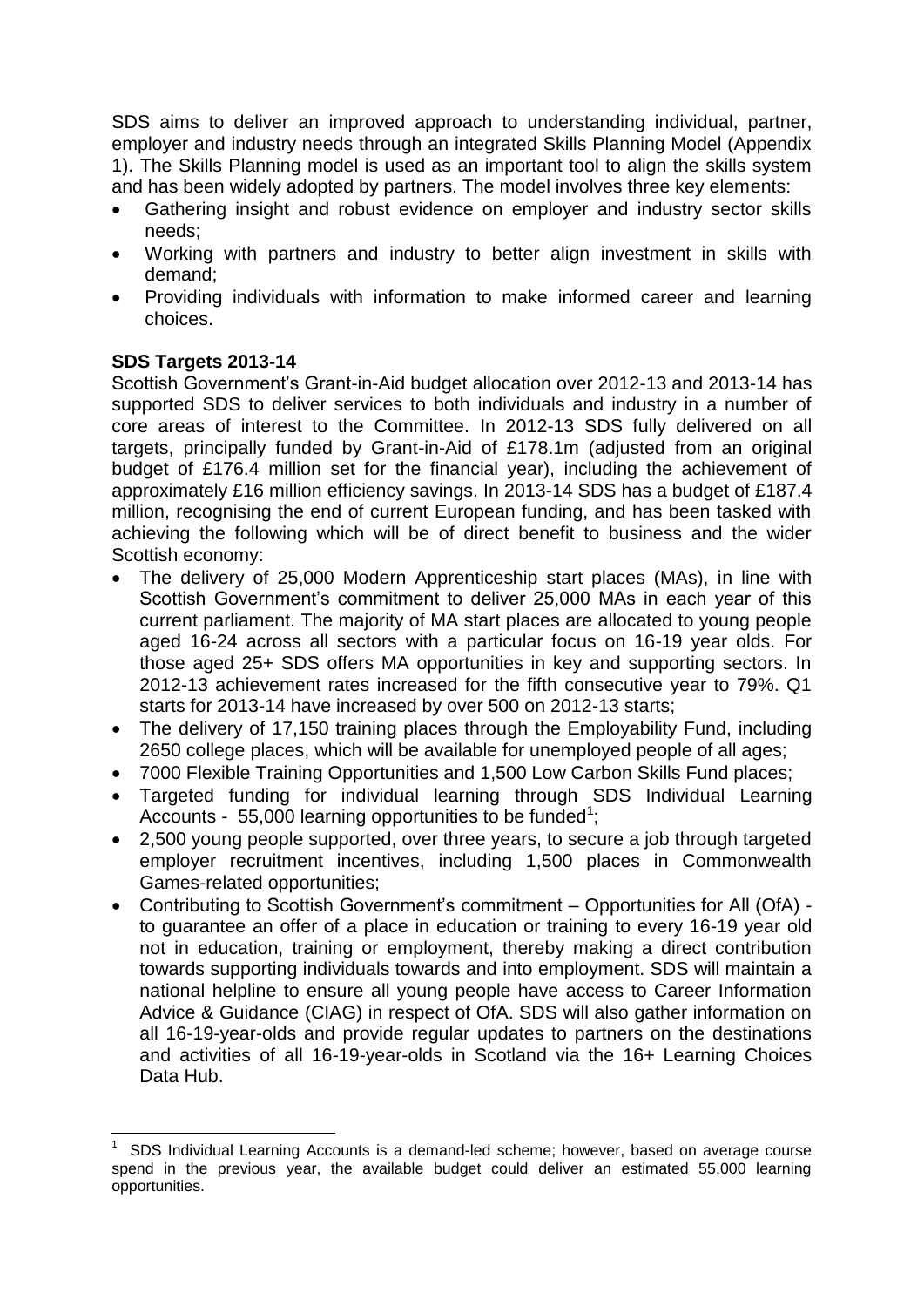Through the Partnership Action for Continuing Employment (PACE), SDS will continue to provide individuals and employers with redundancy advice and support in 2013-14. SDS maintains a national network of 18 PACE partnerships to provide a demand-led rapid response to those facing redundancy. In 2012-13, 12,014 individuals facing redundancy were supported and 297 employers.

# **Efficiency savings**

 $\overline{\phantom{a}}$ 

Supporting the principles of the Christie Commission, SDS is highly conscious of the overall need to ensure the delivery of government services as efficiently and effectively as possible. In relation to National Outcome 16 we are committed to delivering services that are high quality, continually improving, efficient and responsive. At the inception of SDS, Scottish Government set out recurring efficiencies targets based on SDS's legacy organisations<sup>2</sup>. The budget efficiencies achieved by SDS were as follows:

- 2008-09 £8 million
- 2009-10 £12 million
- $\bullet$  2010-11 £20.5 million
- 2011-12 £21 million
- $\bullet$  2012-13 £16.4 million

Efficiencies were achieved while maintaining the level and quality of service provided.

## **Responding to the needs of employers – contributing towards sustainable economic growth**

SDS places a strong emphasis on partnership working in order to ensure skills services are properly responding to the needs of industry, with particular focus on sectors offering greatest opportunity for growth - creative industries, energy, financial services, food and drink, life sciences and tourism.

SDS provides funding towards workforce development programmes such as Flexible Training Opportunities and the Low Carbon Fund and MAs. We also deliver a range of specific initiatives and programmes to encourage employers to grow train and recruit staff and take on MAs, such as Adopt an Apprentice and Employer Recruitment Incentives which provide up to £2,000 to employers who want to take on a young person aged 16-19 to undertake an MA in selected frameworks or offer an opportunity to a 16-24 year old facing specific barriers to employment<sup>3</sup>.

In a bid to provide greater, more direct support to help employers compete in the global marketplace, SDS has recently expanded its Industry and Enterprise Network Team. Each growth sector has a dedicated Industry Sector Manager, in the Key Industries Sectors Team, with an additional Sector Manager responsible for aerospace, defence, marine and construction. The team directly engages with employers, employer industry bodies (e.g. Financial Services Skills Gateway Employer Council, the Federation of Small Businesses (FSB) and the Confederation of British Industry (CBI) and other key stakeholders on the development of Skills

 $2$  Careers Scotland, Scottish University for Industry, and skills and training functions of Highlands and Islands Enterprise and Scottish Enterprise.

<sup>3</sup> <http://news.scotland.gov.uk/News/Employers-helped-to-recruit-young-people-388.aspx>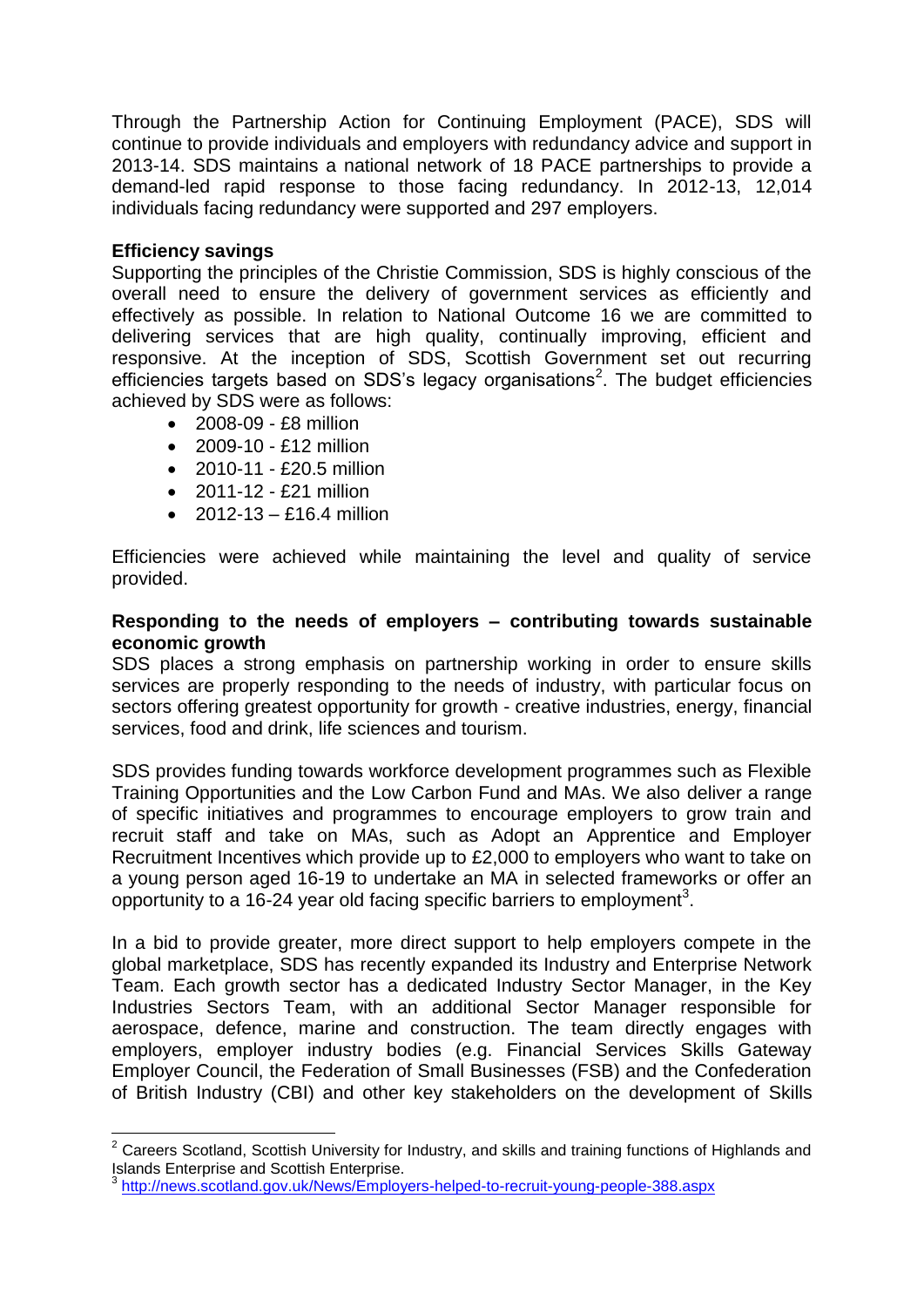Investment Plans (SIPs), Regional Skills Investment Plans and Regional Skills Assessments (RSAs), which all aim to respond to skills issues in specific sectors and geographical areas throughout Scotland.

The SIP process is a crucial component of improving the articulation of employer demand in a consistent way and is used to inform current and future skills needs. SDS Industry Sector Managers lead on SIPs and are responsible for developing and maintaining relationships with key employers, industry groups and other public sector partners. SIPs are already in place for Energy (2011) Food and Drink (2012) and Tourism (2013). A Regional Skills Investment Plan is also currently being developed for the Highlands and Islands and RSAs are under development in collaboration with SFC and SE. The ambition for RSAs is that, over time, they will serve as an authoritative source of evidence and insight on regional skills demand and used as an important part of the evidence base upon which to base decisions on skills investment. RSAs are informed by industry insight and their underpinning principles include clear commentary and analysis of economic and employer demand for skills and evidence on the skills needs of individuals and learners. RSAs will be timed to support the negotiation of Regional Outcome Agreements and University Outcome Agreements. It is hoped that a first iteration of RSAs will be delivered by the end of the 2013-14 financial year.

The SDS Employer Engagement Services Team also works closely with local and regional stakeholders such as Business Gateway, local authorities and employability partnerships to ensure SMEs are fully informed of all skills and training support available, as well as providing direct, hands-on support to employers and their representative bodies including the Federation of Small Businesses (FSB), the Scottish Retail Consortium and the STUC. In addition SDS focuses on large growth companies and high participation sectors, working in close collaboration with partner NDPBs in order to harness support and expertise.

SDS has also developed a new web service for employers - Our Skillsforce  $(SSF)^4$  in conjunction with industry and key partners. Our Skillsforce enables employers to navigate public sector employability services, so that they can explore the range of programmes, financial support and resources available to help them plan for, recruit and develop a skilled workforce. The Make Young People Your Business section of the site also brings together online advice to help employers recruit and develop young people<sup>5</sup>.

# **Modern Apprenticeships – equal access for all**

The nature of our services, with a heavy focus on National Training Programmes and CIAG, is such that equality and fairness, including a strong emphasis on disadvantaged client groups and employability support, are central to service delivery. To this end, equalities issues are taken fully into consideration in allocating budgets and SDS has an Equality Outcome specifically aimed at improving participation in the MA programme by those from Black and Minority Ethnic (BME)

**<sup>.</sup>** <sup>4</sup> [www.ourskillsforce.co.uk](http://www.ourskillsforce.co.uk/)

<sup>5</sup> <http://www.ourskillsforce.co.uk/recruit/make-young-people-your-business/>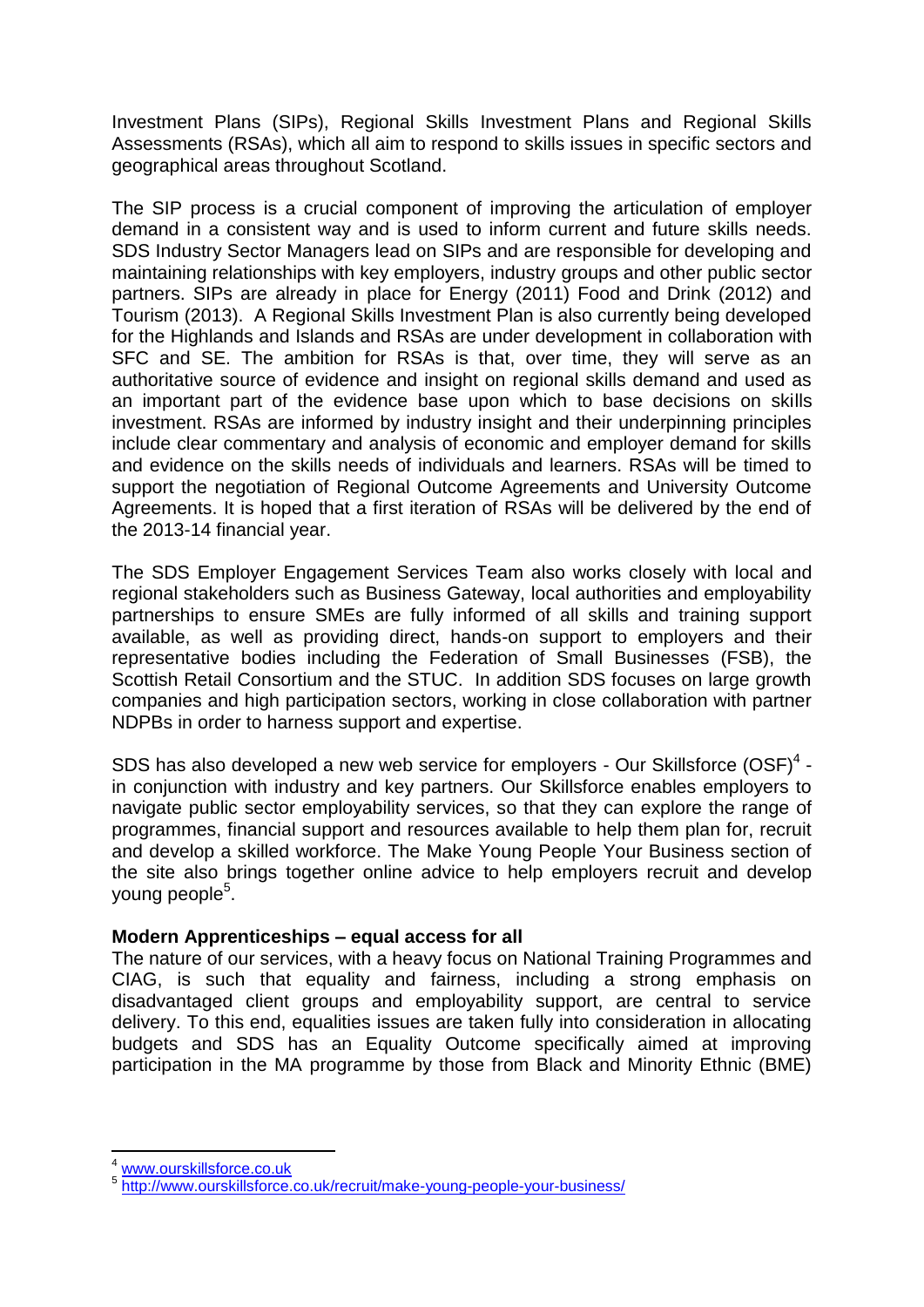communities and disabled people, together with an improved gender balanced occupational participation across MA frameworks.<sup>6</sup>

Addressing issues relating to MA uptake by women is complex and multi-faceted. Societal, individual and employer views and choices are all key determinants of women's subject and career choices, job opportunities and earning power. In our contracts relating to National Training Programmes our Providers are contractually obliged to promote equality of opportunity. Our marketing, communications and partnership working attempts to highlight where women have combated gender stereotypes to encourage others to do the same. We are keen to work with others to understand how we can contribute further to this agenda.

SDS has undertaken considerable research into gender issues and we work closely with partners including Close the Gap and Scottish Women in Technology to develop joint actions to address barriers to under representation and support those entering the MA programme. We are also currently in the process of sponsoring a PhD student to research gender issues, specifically within the MA programme, as part of our wider effort to ensure our work is informed and evidence-based.

The gap between the uptake of MAs for males and females has narrowed significantly in recent years.<sup>7</sup>The uptake of MA places reflects employer's recruitment patterns, gender choice in occupations and school subjects - males have generally undertaken MA frameworks which attract a higher funding contribution, such as engineering, while females have tended to pursue those that do not require the same level of financial support, such as social care. However, SDS continues to promote growth sectors and non-traditional roles to both males and females. We encourage individuals to develop Career Management Skills and to look at their skills, where their strengths would be best suited, and to use that knowledge to decide which career path to pursue. Our online web service, My World of Work, regularly features case studies highlighting women in non traditional roles, promotes local events and ensures the MA programme is not promoted with a gender bias. $8$ Recent research findings from our MA Outcomes Survey 2012 have shown that females and males are equally satisfied with the programme and that they learned the skills to allow them to progress in the labour market whilst in training.<sup>9</sup>

Through our Equality Advisory Group, we work closely with a range of partners including BEMIS (Black and Ethnic Minorities Infrastructure in Scotland), CEMVO and Capability Scotland to address barriers to under representation across our programmes, including MAs. In order to overcome barriers experienced by individuals with learning difficulties and disabilities, we have been working closely with partners such as Capability Scotland and the Glasgow Disability Alliance, to ensure we provide employers with the relevant support to recruit individuals with

**.** 

- <http://www.myworldofwork.co.uk/content/is-it-all-over-for-scottish-oil-and-gas-jobs>
- 9 [http://www.skillsdevelopmentscotland.co.uk/media/538953/ma\\_outcomes\\_report\\_-\\_29jan13\\_-](http://www.skillsdevelopmentscotland.co.uk/media/538953/ma_outcomes_report_-_29jan13_-_final.pdf) [\\_final.pdf](http://www.skillsdevelopmentscotland.co.uk/media/538953/ma_outcomes_report_-_29jan13_-_final.pdf)

<sup>&</sup>lt;sup>6</sup>[www.skillsdevelopmentscotland.co.uk/media/651851/equality\\_and\\_diversity\\_mainstreaming\\_report.p](http://www.skillsdevelopmentscotland.co.uk/media/651851/equality_and_diversity_mainstreaming_report.pdf) [df](http://www.skillsdevelopmentscotland.co.uk/media/651851/equality_and_diversity_mainstreaming_report.pdf)

<sup>7</sup> [http://www.skillsdevelopmentscotland.co.uk/programme-statistics/national-training-programme](http://www.skillsdevelopmentscotland.co.uk/programme-statistics/national-training-programme-statistics/)[statistics/](http://www.skillsdevelopmentscotland.co.uk/programme-statistics/national-training-programme-statistics/) 

<sup>&</sup>lt;sup>8</sup><http://www.myworldofwork.co.uk/content/a-very-modern-apprenticeship>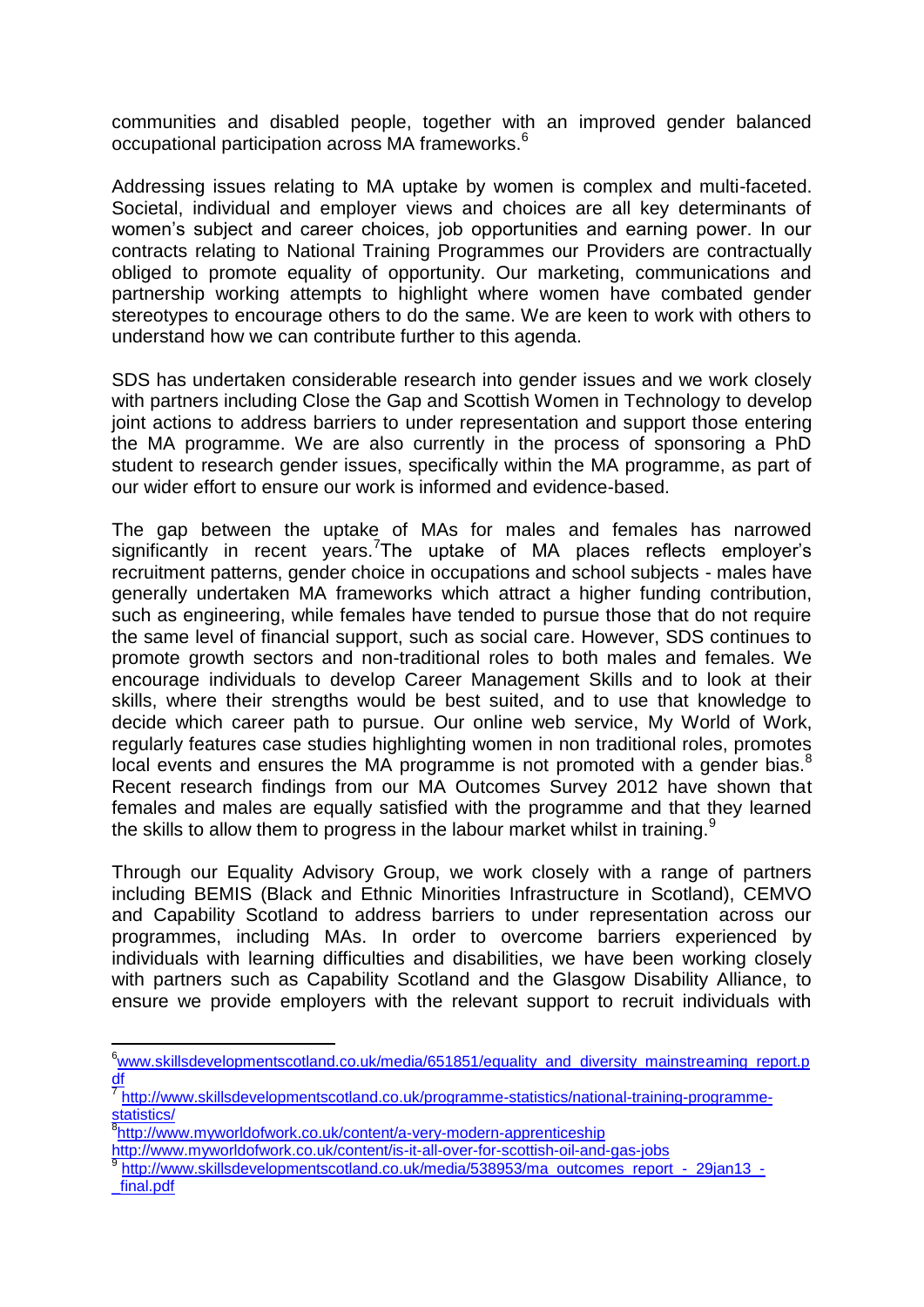learning difficulties or disabilities. We have also published a guide for employment practitioners to help them support those with autism, and launched two editions of *A Template for Success<sup>10</sup>*. These highlight the importance of working together to make sure that deaf young people and those who are blind or partially sighted can make positive transitions into further education, training and work.

## **Measuring performance – evaluation of SDS services and programmes**

SDS has a structured approach to the monitoring and evaluation of performance in programme and service delivery. The Performance Management Framework ensures regular monitoring of performance against delivery and outcome targets, alongside a programme of customer feedback and longer term evaluation set out in our Customer Research and Evaluation Plan 2013-16.<sup>11</sup> Areas of interest to the Committee in the Plan include MAs, CIAG, employability and employer services.

We have also introduced the Business Excellence Approach, a bespoke quality assurance framework, to drive self-evaluation and continuous improvement across our services. The approach provides a framework for self-assessment against measures of good organisational practice and forms a central part of the wider framework for managing performance. It enables our colleagues to reflect on performance including evidence of customer experiences and outcomes, and to identify organisational strengths and areas for improvement.

Developed in partnership with Education Scotland, our Business Excellence Approach is being applied initially to our CIAG services but will be used to support continuous improvement across the organisation, with a clear focus on improving the customer experience and the outcomes achieved for customers.

The framework was piloted between April and June 2013 within CIAG services covering six local authority areas. The pilots have been evaluated and the framework has been refined and improved as a result of the findings, with the revised framework scheduled for further roll out in November 2013. CIAG services will be subject to external scrutiny by Education Scotland in 2014.

SDS employs a European Foundation for Quality Management approach to provider performance through its Quality Framework and Standards for NTPs. Achievement against SDS Provider Quality Standards demonstrates the capacity of Learning Providers to manage the delivery of their contract, with the key focus being on learner development, achievement and outcomes and meeting employer needs. We will continue to work with Learning Providers to further improve the overall quality of delivery of NTPs and to meet the updated needs of both learners and employers.

# **Conclusion**

 $\overline{\phantom{a}}$ 

SDS is committed to working collaboratively with individuals, employers, training providers, stakeholders and partners throughout Scotland to determine how we can make a valuable contribution to the skills agenda and the Scottish economy through the services we deliver, thereby creating a more work-ready and skilled workforce equipped to respond to future challenges.

<sup>&</sup>lt;sup>10</sup> [http://www.skillsdevelopmentscotland.co.uk/media/812447/template\\_for\\_success.pdf](http://www.skillsdevelopmentscotland.co.uk/media/812447/template_for_success.pdf)

<sup>11&</sup>lt;sub>[http://www.skillsdevelopmentscotland.co.uk/media/824363/evaluation\\_and\\_customer\\_research\\_pla](http://www.skillsdevelopmentscotland.co.uk/media/824363/evaluation_and_customer_research_plan_2013-16.pdf)</sub> [n\\_2013-16.pdf](http://www.skillsdevelopmentscotland.co.uk/media/824363/evaluation_and_customer_research_plan_2013-16.pdf)